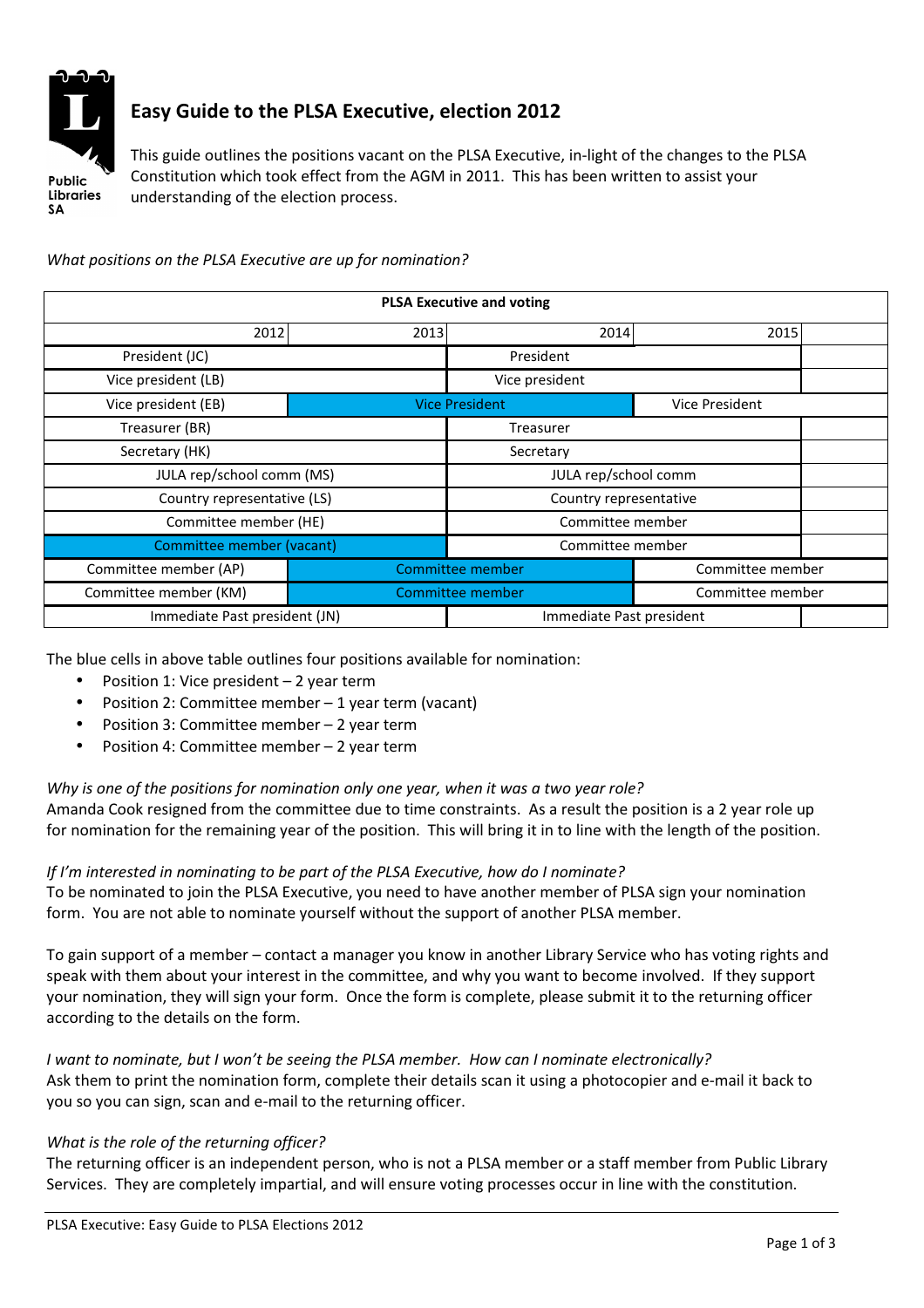The returning officer for the 2012 PLSA Executive election process is Julie Kerr. Julie provides secretarial support to the Executive.

Can I stand for the role of Vice President if I have not previously been a member of the Executive? According to the Constitution, the answer is 'no' as it states "Executive members must serve a minimum of 12 months on the Executive prior to fulfilling any substantive role".

I know an individual who should be part of the PLSA Executive Committee. Can I nominate them without them signing the form?

Unfortunately, no. The individual, who is being nominated, must agree to be nominated. This is made through completing and signing the nomination form.

#### Will I get to cast my vote for individuals to be part of the PLS Executive committee?

The vote will only occur, if more than the required number of individuals nominate. The network will be informed as to the outcome of the nomination process after the 5 of November and before the 8 of November 2012.

#### What happens if you receive enough nominations to fill all vacant positions? In this case, voting will not occur. The nominees will be announced and their election endorsed at the AGM on the 26 of November 2012.

#### What happens if only one of the positions has more than one person nominating?

Then the vote for that role goes ahead. As an example, if 2 or more individuals nominate to be vice president, and three individuals nominate to be normal committee members, then just a vote for the vice president role will occur.

| Date     | Event                                                                                                                                                                                                                                      |
|----------|--------------------------------------------------------------------------------------------------------------------------------------------------------------------------------------------------------------------------------------------|
| $24-Oct$ | Information to network on nominating process and on-line voting                                                                                                                                                                            |
| $24-Oct$ | Nominations for PLSA Exec open to the network (13 day window)                                                                                                                                                                              |
| $30-Oct$ | Formal notification of PLSA AGM to all members<br>(28 days as required by the constitution)                                                                                                                                                |
| 05-Nov   | Nominations for PLSA Exec close to the network<br>** If not enough nominations to force a vote, individuals will be elected and announced<br>at AGM<br>** Email notification to the field of representatives - only part of Exec after AGM |
| 08-Nov   | Detailed voting information to be sent out to the field<br>On-line voting opens (14 day window)                                                                                                                                            |
| $22-Nov$ | On-line voting closes                                                                                                                                                                                                                      |
| $26-Nov$ | Election results announced at AGM                                                                                                                                                                                                          |

#### What is the timetable for the nomination and voting process?